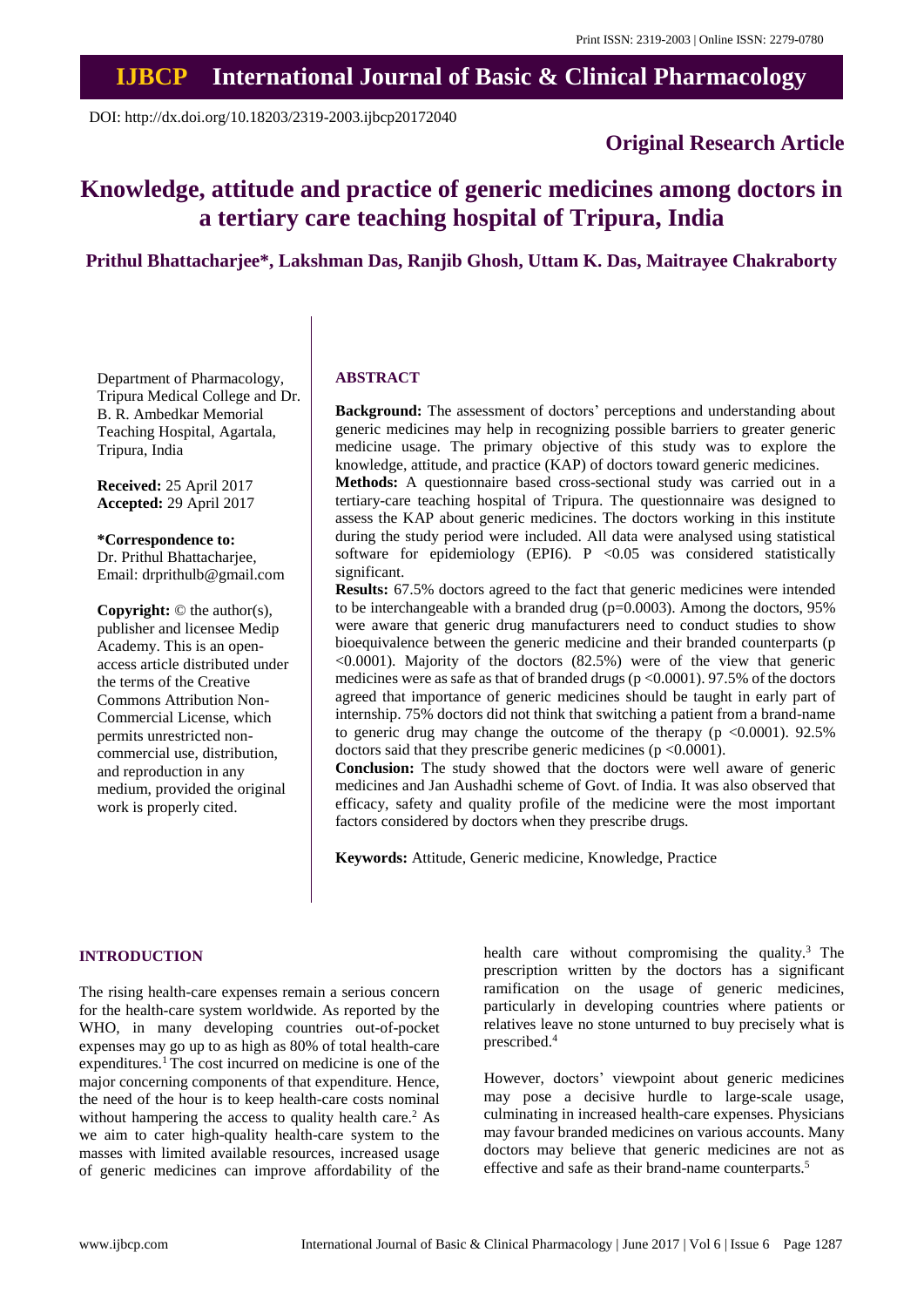Therefore, understanding doctors' perceptions and an understanding about generic medicines may help in recognizing possible barriers to greater generic medicine usage.<sup>6</sup> Hence, the primary objective of this study was to explore the knowledge, attitude, and practice (KAP) of doctors towards generic medicines.

## **METHODS**

#### *Study site*

The study was carried out at Tripura Medical College and Dr. B.R. Ambedkar Memorial Teaching Hospital (TMC), a 560 bedded tertiary care teaching hospital located in the north-eastern region of India.

#### *Study design*

This was a questionnaire based cross-sectional study to assess the KAP of generic medicines among prescribers working in this hospital. The duration of the study was one month from 1 st November 2016 to 30th November 2016.

## *Sample size*

The sample size was calculated using the formula 4PQ/L2, where P=positive factor/prevalence/proportion,  $Q = 1-P$ , L=allowable error or precision or variability. The approximate sample size was 120..

## *Inclusion criteria*

Doctors from all specialities working in the hospital during the study period were included after obtaining an informed consent.

## *Exclusion criteria*

Those who were not willing to participate or did not return the questionnaire within the stipulated time were excluded.

#### *Study tools*

A KAP questionnaire containing 31 questions (12 questions pertaining to knowledge of generic medicines, 12 questions eliciting participants' attitude towards generic medicines and 7 questions related to practice of generic medicines) was designed using the precedence set by similar studies to obtain information regarding the demographics of the participants, knowledge regarding generic medicines, attitude towards generic medicines and practice of generic medicines, and the factors that influence the prescription of medicines.<sup>3,7,8</sup>

The questionnaire in relation to knowledge, attitude and practice are given in Table 2, Table 3 and Table 4 respectively. The doctors were requested to complete the questionnaire and return it within 01(one) day to Adverse drug reaction Monitoring Centre (AMC), TMC. Any clarification needed in understanding the questionnaire was provided.

#### *Data analysis*

The data was analysed by using statistical software for epidemiology (EPI6). P <0.05 was considered statistically significant.

## **RESULTS**

#### *Demographic Characteristics*

The demographic characteristics of the participants have been summarised in Table 1.

## **Table 1: Demographic details of the participants (n=120).**

| <b>Factors</b> |               | Number $(\% )$ |
|----------------|---------------|----------------|
| Gender         | Male          | 90(75)         |
|                | Female        | 30(25)         |
| Age (years)    | <30           | 72(60)         |
|                | $30-40$       | 27(22.5)       |
|                | $41 - 50$     | 03(2.5)        |
|                | 51-60         | 00(0)          |
|                | >60           | 18(15)         |
| Qualification  | Graduate      | 78 65)         |
|                | Post graduate | 42(35)         |

#### *Response rate*

A total of 120 questionnaires were distributed among doctors and all of them responded i.e., response rate was 100 %.

## *Knowledge about generic medicines*

67.5 % doctors agreed that generic medicines were intended to be interchangeable with a branded drug (p  $\leq 0.001$ ). Most of the doctors (80%) were aware that generic medicines were only marketed after the expiry of the patent period of the innovator drug ( $p < 0.001$ ).

92.5% doctors had knowledge that composition, dose and indications of generic medicines were same as the branded counterparts ( $p < 0.001$ ). Among the study participants 35% were aware that repetition of preclinical and clinical studies was not required for manufacturing generic medicines (p=0.0018). 95% of the participants believed that generic medicines were an important tool to reduce the overall health care expenditure.

95% doctors were aware that bioequivalence studies must be conducted by generic drug manufacturers. Most of the doctors (90%) were aware that drugs with generic names should be prescribed by every physician as stated in the Indian Medical Council Act (Professional conduct, Etiquette and Ethics) Regulations,  $2002$  ( $p < 0.001$ ). All the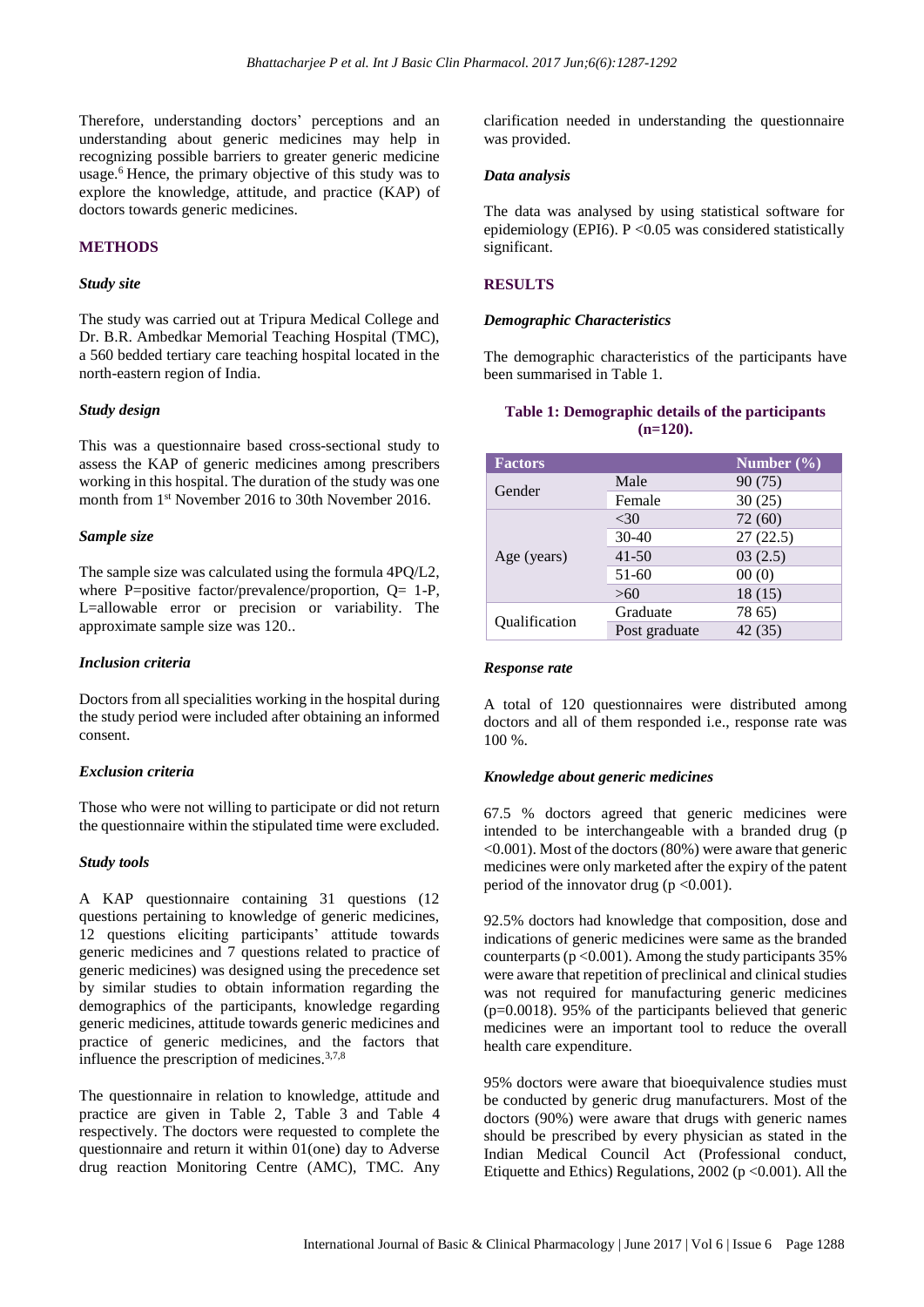participants were aware of the Jan Aushadhi Scheme of Govt. of India whose purpose was to set up generic drug stores around the country. 72.5% doctors believed that generic medicines were equally efficacious as their branded counterparts ( $p < 0.001$ ). All the participants had information regarding presence of a generic medicines store in this hospital. 32.5% doctors believed that the

quality of brand name medicines was better than that of generic medicines ( $p \le 0.001$ ). Only 15% participants believed that brand name medicines produced lesser side effects than generic medicines ( $p$  <0.001). Knowledge related questionnaire and their responses have been summarised in Table 2.

## **Table 2: Knowledge related questions and frequency of responses.**

| <b>S. no.</b> | <b>Ouestions</b>                                                                                                                                                                               | Yes $(\% )$             | No(%)          | <b>P</b> value |
|---------------|------------------------------------------------------------------------------------------------------------------------------------------------------------------------------------------------|-------------------------|----------------|----------------|
| 1.            | Generic medicines intended to be interchangeable with a branded drug                                                                                                                           | 81 (67.5%)              | 39 (32.5%)     | 0.0003         |
| 2.            | Generic medicines only marketed after the expiry of patent period of<br>innovator drug                                                                                                         | 24 (20%)                | 96 (80%)       | 0.0001         |
| 3.            | Composition, dose and indications of generic medicine are same as<br>branded medicine                                                                                                          | $111(92.5\%)$ 09 (7.5%) |                | 0.0001         |
| 4.            | Preclinical and clinical studies should be repeated for manufacture of<br>generic medicine                                                                                                     | 78 (65%)                | 42 (35%)       | 0.0018         |
| 5.            | To reduce overall health expenditure generic medicines are important<br>tool                                                                                                                   | 114 (95%)               | 06(5%)         | 0.0001         |
| 6.            | Generic medicines manufacturers need to conduct bioequivalence<br>studies                                                                                                                      | 114 (95%)               | 06(5%)         | 0.0001         |
| 7.            | Indian medical council act (Professional conduct, etiquette and ethics)<br>regulations, 2002 states that every physician should, as far as possible,<br>prescribe drugs with generic medicines | $108(90\%)$             | $12(10\%)$     | 0.0001         |
| 8.            | Are you aware of the scheme of Govt. of India called 'Jan Aushadhi'<br>whose purpose is to set up generic drug stores around the country                                                       | 120 (100%)              | $\overline{0}$ |                |
| 9.            | Generic medicines are equally efficacious as branded drugs                                                                                                                                     | 87 (72.5%)              | 33 (27.5%)     | 0.0001         |
| 10.           | Are you aware that generic drug store is available in our hospital                                                                                                                             | 120 (100%)              | $\theta$       |                |
| 11.           | Brand name medicines are of good quality than generic medicines                                                                                                                                | 39 (32.5%)              | 81 (67.5%)     | 0.0003         |
| 12.           | Brand name medicines produce lesser side effects than generic<br>medicines                                                                                                                     | 18 (15%)                | 102 (85%)      | 0.0001         |

## *Attitude towards generic medicines*

Majority of the doctors (82.5%) were of the view that generic medicines were as safe as that of branded drugs (p <0.001). 90% of the doctors did not agree that generic medicines used to take longer time to act in the body (p <0.001). 60% of the participants denied that generic medicines were often made in substandard facilities as compared to brand name drugs (p=0.0305). Another 87.5% of the doctors did not agree that generic medicines were cheaper because they were inferior to brand name drugs. 95% of the doctors agreed that there should be a training programme to increase the awareness regarding generic medicines among doctors and patients. All the doctors responded that there should be a generic medicine store in every hospital and also believed that patient should have the liberty to choose generics over branded drugs. 55% of the doctors had a view that generics of only reputed companies were safe  $(p=0.2709)$ . 90% of the doctors disagreed that incentives should be paid for prescribing generic medicines ( $p \le 0.001$ ). Only 2.5% of the doctors were of the view that generic medicines were meant only for the poor. 97.5% of the doctors agreed that importance of generics should be taught in early part of internship.

92.5% of the participants were of the view that quality testing of generic medicines should be made more vigorous  $(p \le 0.001)$ . Attitude related questionnaire and their responses have been summarised in Table 3.

## *Practice about generic medicines*

92.5% of the doctors said that they prescribed generic medicines ( $p \le 0.001$ ). 72.5% of the participants did not read any article on comparison of safety and efficacy of generic versus brand name medicines ( $p \leq 0.001$ ). A majority (75%) of the doctors did not think that switching a patient from a brand name to generic medicines might change the outcome of therapy. Most of the doctors (82.5%) said that medical representatives did not influence their prescription. Another 82.5% of the doctors were not comfortable if pharmacists changed branded drugs prescribed by them  $(p \le 0.001)$ . 25% of the doctors prescribed branded drugs because their names were easy to memorize ( $p \le 0.001$ ). 62.5% of the doctors said that the demand of the patient did not influence their prescription (p=0.0081). Practice related questionnaire and their responses are summarised in Table 4 and Table 5.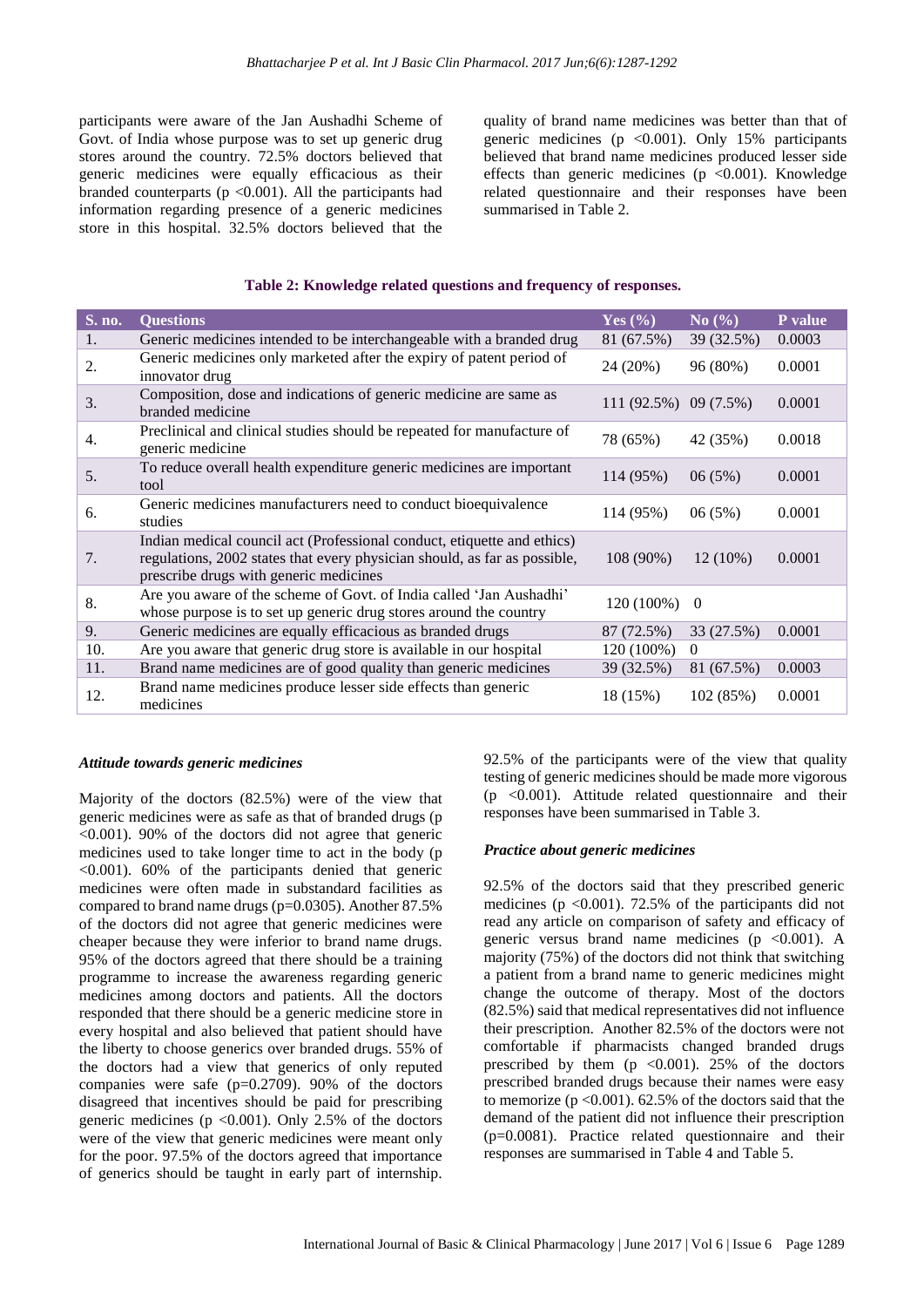| S. no. | <b>Questions</b>                                                                                                         | Yes $(\% )$ | No $(\% )$  | P value |
|--------|--------------------------------------------------------------------------------------------------------------------------|-------------|-------------|---------|
| 1.     | Generics are not safe as branded drugs                                                                                   | 21 (17.5%)  | 99 (82.5%)  | 0.0001  |
| 2.     | Generics take longer time to act in the body                                                                             | 12 (10%)    | 108 (90%)   | 0.0001  |
| 3.     | Generics are often made in substandard facilities as compared to<br>brand name drugs                                     | 48 (40%)    | 72 (60%)    | 0.0305  |
| 4.     | Generic medicines are cheaper because they are inferior to brand<br>name drugs                                           | 15 (12.5%)  | 105 (87.5%) | 0.0001  |
| 5.     | There should be a training programme to increase the awareness<br>regarding generic medicines among doctors and patients | 114 (95%)   | 06(5%)      | 0.0001  |
| 6.     | There should be a generic medicine store in every hospital                                                               | 120 (100%)  | $\Omega$    |         |
| 7.     | Patient should have the liberty to choose generics over branded<br>drugs                                                 | 120 (100%)  | $\Omega$    |         |
| 8.     | Generics of only reputed companies are safe                                                                              | 66 (55%)    | 54 (45%)    | 0.2709  |
| 9.     | Incentives should be paid to doctors for prescribing generics                                                            | $12(10\%)$  | 108 (90%)   | 0.0001  |
| 10.    | Generics are meant only for poor                                                                                         | 03(2.5%)    | 117 (97.5%) | 0.0001  |
| 11.    | Importance of generics should be taught in early part of internship                                                      | 117 (97.5%) | 03(2.5%)    | 0.0001  |
| 12     | Quality testing of generics should be made more vigorous                                                                 | 111 (92.5%) | 09(7.5%)    | 0.0001  |

## **Table 3: Attitude related questions and frequency of responses.**

## **Table 4: Practice related questions and frequency of responses.**

|    | S. no. Questions                                                                                              | Yes $(\% )$ | No(%)       | <b>P</b> value |
|----|---------------------------------------------------------------------------------------------------------------|-------------|-------------|----------------|
| 1. | Do you prescribe generic medicines                                                                            | 111(92.5%)  | $09(7.5\%)$ | 0.0001         |
| 2. | Have you any time read any article on comparison of safety and efficacy<br>of generic vs brand name medicines | 33 (27.5%)  | 87 (72.5%)  | 0.0001         |
| 3. | Switching a patient from a brand name to generics may change the<br>outcome of therapy                        | 30(25%)     | 90 (75%)    | 0.0001         |
| 4. | Do medical representatives influence your prescription                                                        | 21 (17.5%)  | 99 (82.5%)  | 0.0001         |
|    | Are you comfortable if pharmacists change branded drugs prescribed by<br>you                                  | 21 (17.5%)  | 99 (82.5%)  | 0.0001         |
| 6. | You prescribe branded drugs because their names are easy to memorize                                          | 30(25%)     | 90 (75%)    | 0.0001         |
|    | Patients demands influence your prescription                                                                  | 45 (37.5%)  | 75 (62.5%)  | 0.0081         |

## **Table 5: The factors taken into consideration while prescribing a medicine to the patient.**

| <b>Factors</b>                       | Frequency $(\% )$ |  |
|--------------------------------------|-------------------|--|
| Availability of drugs in pharmacies  | 114 (95%)         |  |
| Price of medicine                    | 114 (95%)         |  |
| Efficacy and safety profile of drugs | 117 (97.5%)       |  |
| Severity of illness                  | 111 (92.5%)       |  |
| Economic profile of the patient      | 117 (97.5%)       |  |
| Nature of hospital <i>i.e.</i>       | 42 (35%)          |  |
| private/government                   |                   |  |
| Lucrative gifts offered by           | 6(5%)             |  |
| pharmaceutical companies             |                   |  |
| Pressure from patients to prescribe  | 42 (35%)          |  |
| low cost medicines                   |                   |  |

## **DISCUSSION**

In the present study, good percentage of doctors have considerable knowledge about generic medicines and they have positive attitude about the safety, efficacy and quality of generic medicines. Most of the doctors used to prescribe generic medicines. These findings are similar to that of Gupta SK et al.<sup>7</sup> Majority of the participants have knowledge that generic medicines are intended to be interchangeable with a branded drug which is in accordance with finding of Davit BM et al.<sup>9</sup>

In an earlier study, it has been seen that generic medicines function equivalently to their innovator counterparts.<sup>10</sup> In this study, 95% of the participants are aware that generic drug manufacturers need to conduct bioequivalence studies which is contrary to the finding (63.2%) of Badwaik RT et al.<sup>8</sup> Significantly, high numbers of participants agree that to reduce overall health expenditure generic medicines are an important tool. The cost of generic medicines has been found to be up to 91% lessthan that of the innovator medicine in India.<sup>11</sup> All participants are aware of Jan Aushadhi scheme of Govt. of India whose purpose is to set up generic drug stores around the country which is contrary to the finding of Badwaik RT et al.<sup>8</sup> Most of the participants believe that generic medicines are as safe as branded drug which is similar to the finding of Gupta SK et al.<sup>7</sup> Only few participants believe that generic medicines take longer time to act. Surprisingly 40 % of the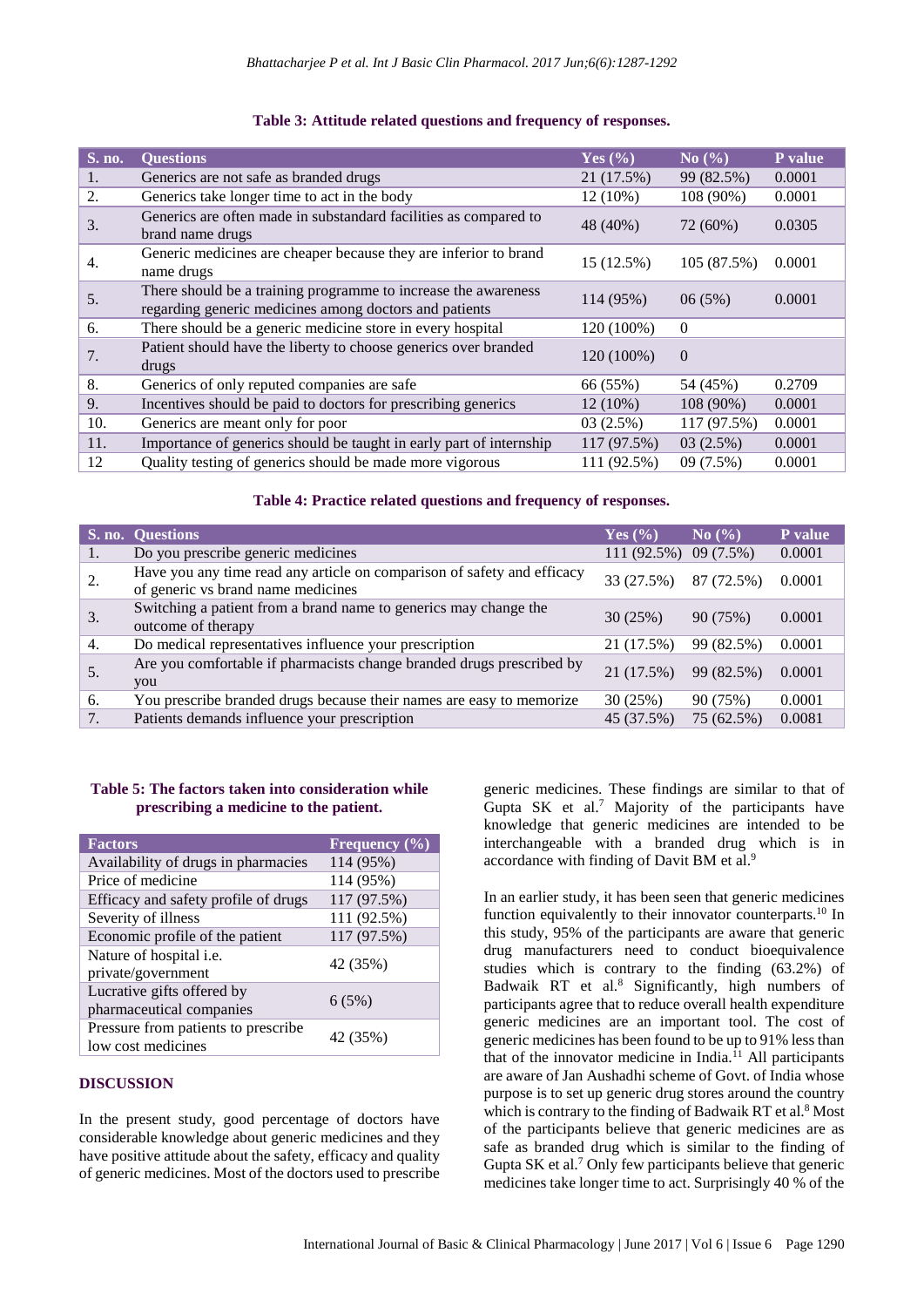participants are of the view that generics are often manufactured in substandard facilities.

Most of the participants believe that although generic medicines are cheaper, they are not inferior to branded drugs. All the participants have a view that every hospital should have a generic medicine store and patient should have the liberty to choose generic medicines over branded drugs. Interestingly most of participants are of the view that incentives should not be paid to doctors for prescribing generic medicines and there should be a training programme among doctors and patients to increase the awareness regarding generic medicines. Also, most of the participants believe that in early part of internship importance of generic medicines should be taught. In this study majority believe that quality testing of generic medicines should be made more vigorous which is similar to the finding of another study.<sup>8</sup>

In our study, we have found that most of the doctors prescribe generic medicines and their prescriptions are not influenced by medical representatives. A major chunk of participants believe that they prescribe branded drugs because their names are easy to memorize which is similar to the finding of another study. $8$  In the present study, we have found that prescribing habit of the doctors is not influenced by patient's demand which is contrary to the finding of Jamshed  $SQ$  et al.<sup>1</sup> Most of the participants think that switching a patient from a brand name drug to generic drug does not change the outcome of the therapy which is similar to the finding of another study.<sup>7</sup>

Small sample size and less duration are the major limitations of this study. So, the findings of this study cannot be generalized. We have only studied the doctors' perception and understanding regarding generic medicines. It would be appropriate to analyse the perception and understanding of other health care professionals as well as patients.

## **CONCLUSION**

The present study showed that the doctors have well information regarding generic medicines and Jan Aushadhi scheme of Govt. of India. There should be various training programmes to increase the awareness regarding generic medicines among health care professionals and patients. The endeavour should be to educate the doctors early in their career about the advantages of prescribing generic medicines.<sup>12,13</sup> In this study, it is observed that efficacy, safety and quality profile of the medicine are the most important factors considered by doctors when they prescribe drugs. Further work is needed on how interventions for medical professionals and for the public can reduce negative attitudes about efficacy, safety and side effects, in order to increase the acceptability of generic medicines.

## **ACKNOWLEDGMENTS**

Authors would like to thank the doctors who participated in this study by filling up the questionnaire. The authors are also grateful to the Principal, Tripura Medical College and Dr. B. R. Ambedkar Memorial Teaching Hospital, Agartala, Tripura for providing the necessary facilities to carry out this study.

*Funding: No funding sources Conflict of interest: None declared Ethical approval: The study was approved by the Institutional Ethics Committee*

## **REFERENCES**

- 1. Jamshed SQ, Hassali MA, Ibrahim MI, Babar ZU. Knowledge attitude and perception of dispensing doctors regarding generic medicines in Karachi, Pakistan: a qualitative study. J Pak Med Assoc. 2011;61:80-3.
- 2. Bakthavathsalam G. Generic medicines: cost effective alternative to branded drug, Health Administrator. 2006;19:16-9.
- 3. Jamshed SQ, Ibrahim MIM, Hassali MA, Masood I, Low BY, Shafie AA, et al. Perception and attitude of general practitioners regarding generic medicines in Karachi, Pakistan: a questionnaire based study. Southern Med Rev. 2012;5(1):22-30.
- 4. Hassali MA, Shafie AA, Jamshed S, Ibrahim MI, Awaisu A. Consumers' views on generic medicines: a review of the literature. Int J Pharm Pract. 2009;17:79- 88.
- 5. King DR, Kanavos P. Encouraging the use of generic medicines: implications for transition economies. Croat Med J. 2002;43:462-9.
- 6. Shrank WH, Cox ER, Fischer MA, Mehta J, Choudhry NK. Patients' perceptions of generic medications. Health Aff. (Millwood). 2009;28:546-56.
- 7. Gupta SK, Nayak RP, Vidyarthi SK. A study on the knowledge, attitude and practice of generic medicines among the doctors in a tertiary care teaching hospital in South India. National Journal of Physiology, Pharm Pharmacol. 2015;5(1):39-44.
- 8. Badwaik RT, Chopade SS, Mahajan HM , Honrao R. Prescribers Views on Generic Medicines: A Study on Knowledge, Attitude and Practice. J Cont Med A Dent. 2015;3(2):27-32.
- 9. Davit BM, Nwakama PE, Buehler GJ, Conner DP, Haidar SH, Patel DT et al. Comparing generic and innovator drugs: a review of 12 years of bioequivalence data from the United States Food and Drug Administration. Ann pharm. 2009;43:1583-97.
- 10. Dunne S, Shannon B, Dunne C, Cullen W. A review of the differences and similarities between generic medicines and their originator counterparts, including economic benefits associated with uses of generic medicines, using Ireland as a case study. BMC Pharmacol Toxicol. 2013;14:1.